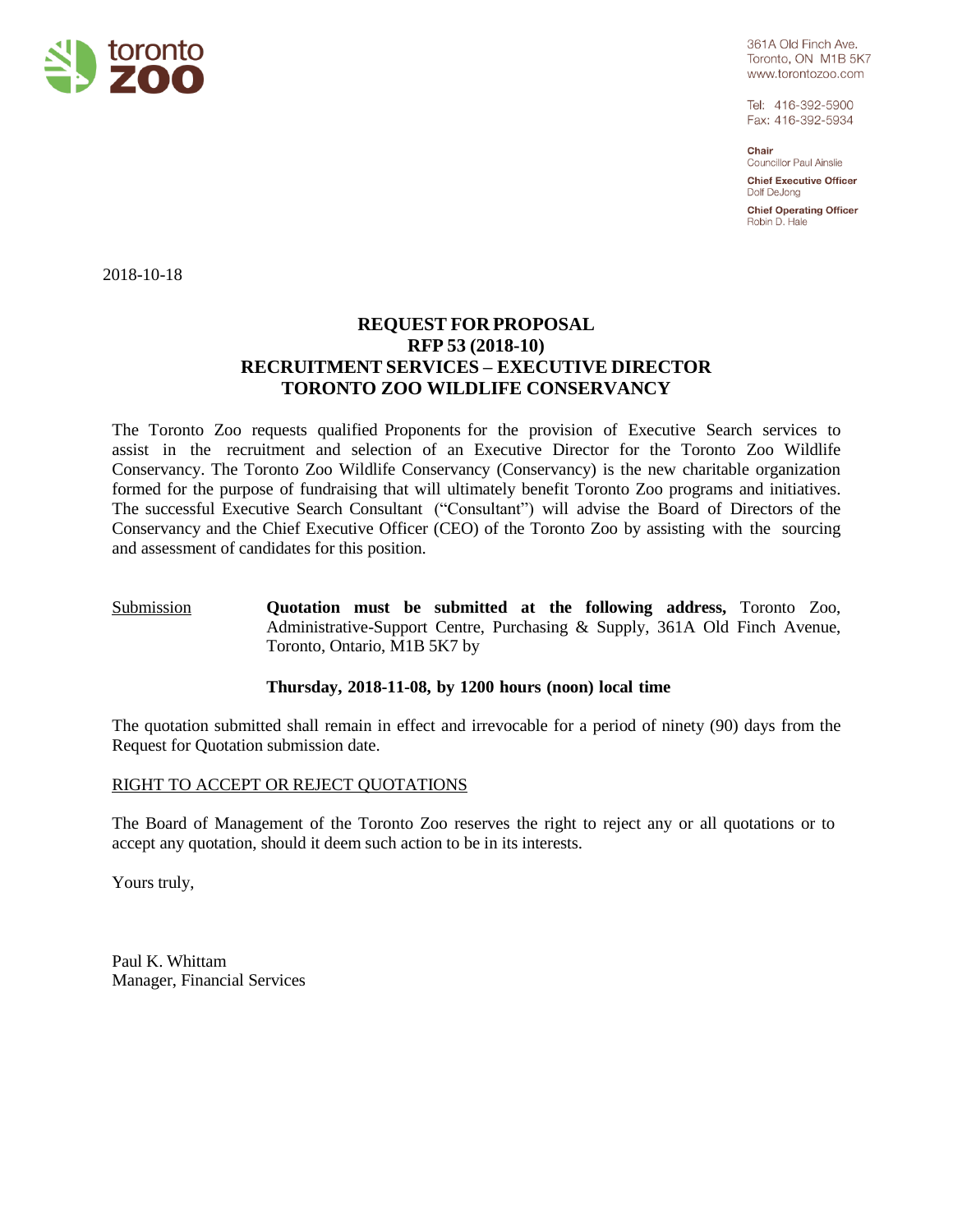

#### **TABLE OF CONTENTS**

| <b>SECTION</b>    | <b>SECTION DESCRIPTION</b>           | PAGE (S)       |
|-------------------|--------------------------------------|----------------|
| <b>RFP LETTER</b> | <b>Invitation Letter</b>             | 1              |
| <b>T.O.C.</b>     | <b>Table of Contents</b>             | $\overline{2}$ |
| 1.0               | Instructions                         | 3              |
| <b>2.0</b>        | Introduction and Background          | $\overline{4}$ |
| 3.0               | <b>Schedule of Events</b>            | 5              |
| 4.0               | Proposal Submission Format           | 5              |
| 5.0               | <b>Evaluation Criteria</b>           | 6              |
| 6.0               | Terms & Conditions                   | 8              |
| 7.0               | <b>Submission Form</b>               | 11             |
|                   | References                           | 12             |
|                   | Submission label                     | 13             |
|                   | Notice of Bid                        | 14             |
| <b>APPENDIX 1</b> | Job Description - Executive Director |                |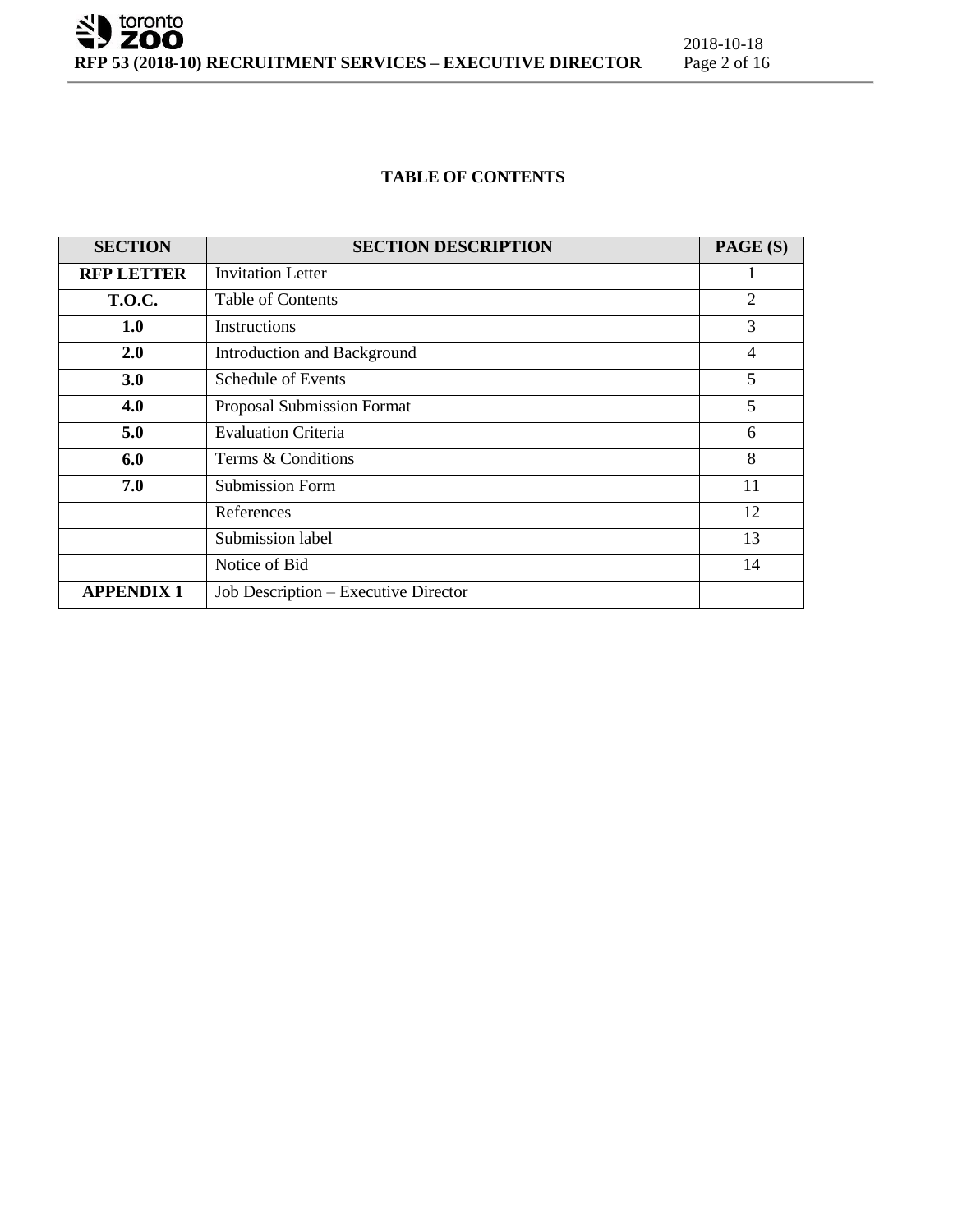#### **1.0 INSTRUCTIONS**

- **1.1** Ensure that you have received all **16** pages of the RFP package.
- **1.2** Complete ALL FORMS in section 7.0 and return by due date and time received on or before **Thursday, 2018-11-08, by 1200 hours (noon) local time** or your Quotation will not be considered. Include signed copies of any addenda with your Quotation package.
- **1.3** Provide **four (4)** copies of your proposal**, one (1)** unbound signed and clearly marked as ORIGINAL and **three (3**) copies of the original proposal clearly marked as COPY and **one (1)** electronic copy (Microsoft Word or PDF) on a CD or flash drive in a sealed package or envelope. The original and all copies should be identical (excluding any obvious differences in labeling as noted above).
- **1.4** If the Toronto Zoo determines that an amendment is required to this RFP, the Toronto Zoo representative will issue by email or post a written addendum on the Toronto Zoo Website that will form part of this RFP. No amendment of any kind to the RFP is effective unless it is provided by email or posted in a formal written addendum on the Toronto Zoo website. Upon submitting a Proposal, Proponents will be deemed to have received notice of all addenda and acknowledged on the submission form.
- **1.5** Proposals must not be submitted by facsimile or email.
- **1.6** Unless otherwise indicated herein, the prices stated are payable in Canadian Funds.
- **1.7** Show itemized cost of HST if applicable.
- **1.8** Use the attached submission label, when you submit your response in a sealed envelope or package and deliver to the Toronto Zoo.
- **1.9** Prices shall remain in effect for a period of ninety (90) days from the RFP due date.
- **1.10** For any questions concerning the contract terms and conditions of this RFP, please contact:

Peter Vasilopoulos Supervisor, Purchasing & Supply Tel: 416-392-5916 Fax: 416-392-6711 E-mail: [pvasilopoulos@torontozoo.ca](mailto:pvasilopoulos@torontozoo.ca)

For any technical queries concerning the specifications of this RFP, please contact:

Shawna Findlay-Thompson Manager, Human Resources Tel: 416-392-5925 E-mail: [sfindlay-thompson@torontozoo.ca](mailto:sfindlay-thompson@torontozoo.ca)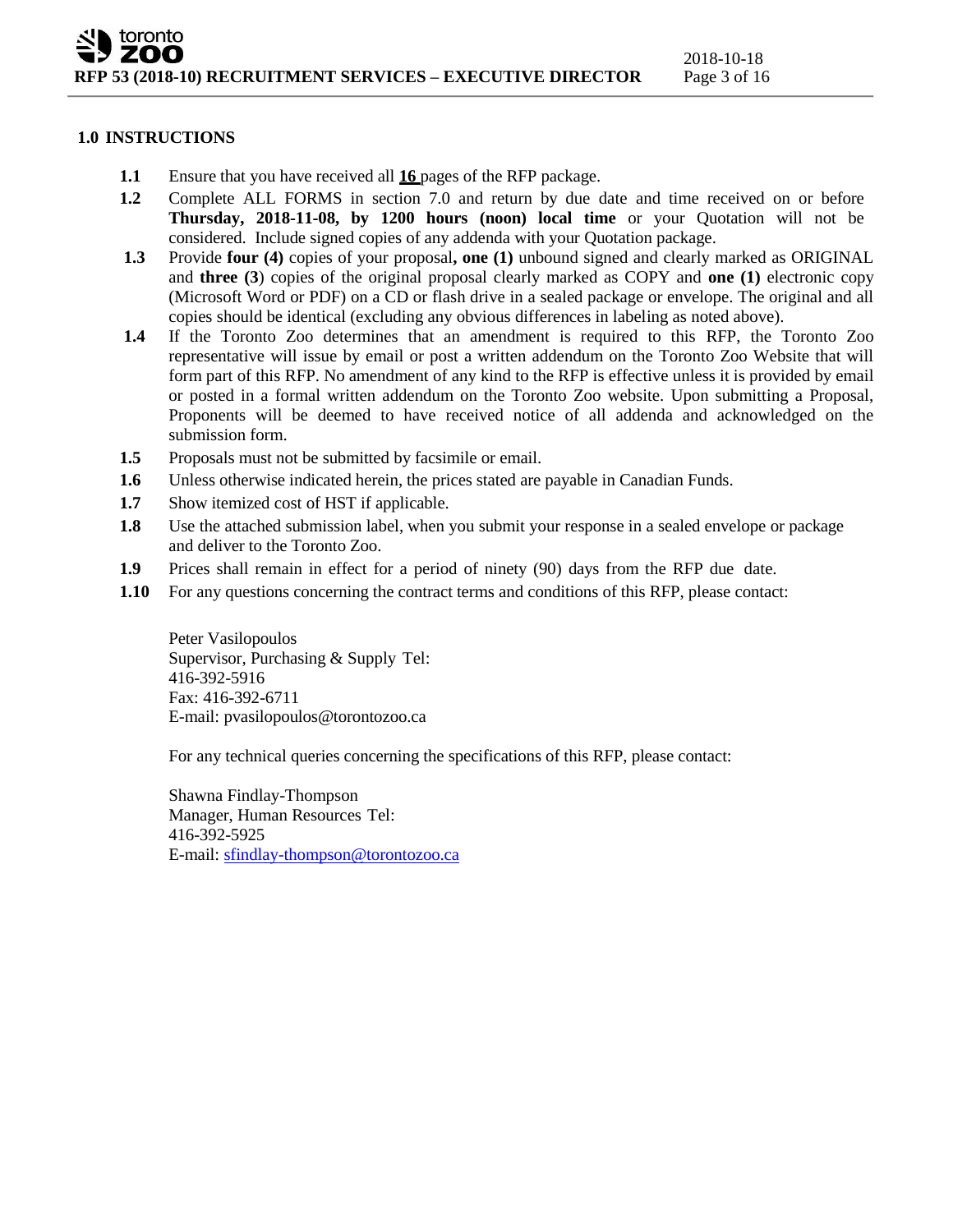#### **2.0 INTRODUCTION AND BACKGROUND**

#### 2.1 **Introduction**

The Toronto Zoo requires the services of an Executive Search firm to assist in the recruitment and selection of an Executive Director for the Toronto Zoo Wildlife Conservancy. The Toronto Zoo Wildlife Conservancy (Conservancy) is the new charitable organization formed for the purpose of fundraising that will ultimately benefit the Toronto Zoo mission. The successful Executive Search Consultant ("Consultant") will advise the Board of Directors of the Conservancy and the Chief Executive Officer (CEO) of the Toronto Zoo by assisting with the sourcing and assessment of candidates for this position.

#### 2.2 **Background**

Opened in August of 1974, the Toronto Zoo is one of the top ten zoos in the world and is fully accredited through the Association of Zoos and Aquariums and Canada's Accredited Zoos and Aquariums. The Toronto Zoo is home to over 5,000 animals, many of which are threatened or endangered species. The Toronto Zoo is guided by its current Strategic Plan (2015-2020) that outlines the mission of the Zoo as a living centre for education and science, committed to providing compelling guest experiences and inspiring passion to protect wildlife and habitats. Its vision is to be Canada's national leader in saving wildlife to ensure the rich diversity of nature for future generations. In 2018 and beyond, the Zoo will also be implementing its 2016 Master Plan – Securing a Sustainable Future, reflecting a balance of modernization, transformational, and innovative initiatives to transform the Toronto Zoo over the next 15-20 years. The Toronto Zoo is visited by approximately 1.3 guests annually and is an agency of the City of Toronto. The Board of Management of the Toronto Zoo (the Board) is the governing authority of the Zoo, responsible for its policies, operations and assets. The Board has 12 members, four are City Councillors and eight are citizen representatives. All Board members are appointed by the City of Toronto and serve without remuneration.

The Board of Directors of the Toronto Zoo Wildlife Conservancy is the governing authority of the Conservancy and its main purpose of fundraising with initiatives to support the mission of the Toronto Zoo as a living centre for education and science, providing compelling guest experiences and inspiring passion to protect wildlife and habitats. Reporting to the Board of Directors of the Toronto Zoo Wildlife Conservancy, the Executive Director is responsible for the management of all fundraising activities including major gift program, capital campaign, special events and serving as a resource on government relations. The Executive Director will work very closely with the Chief Executive Officer of the Toronto Zoo, to fulfil the main purpose and mission of the Conservancy as outlined above. The skill set required for this particular position is outlined in Appendix 1. The successful candidate will have demonstrated senior management achievements and leadership in all key aspects of fund development, donor relations, government relations as well as research and database management. The successful candidate will work closely with the Board of Management's Fundraising and Sponsorship Committee to successfully launch the Toronto Zoo's Capital Campaign.

### 2.3 **Scope of Work**

The Toronto Zoo would like to engage a Consultant experienced in the recruitment of executive level management positions at the CEO level, to source potential candidates and develop a short list to be interviewed. The terms of this engagement are outlined in the deliverables set out below:

- 2.3.1 Confirm position description, including desired skills and qualifications.
- 2.3.2 Identify any potential conflict of interest in accepting this assignment and/or an explanation how such conflicts would be managed.
- 2.3.3 Prepare executive search materials.
- 2.3.4 Develop and identify a recruitment strategy based on Toronto Zoo's needs.
- 2.3.5 Source candidates using appropriate methods, e.g. network contacts, referrals, advertising etc.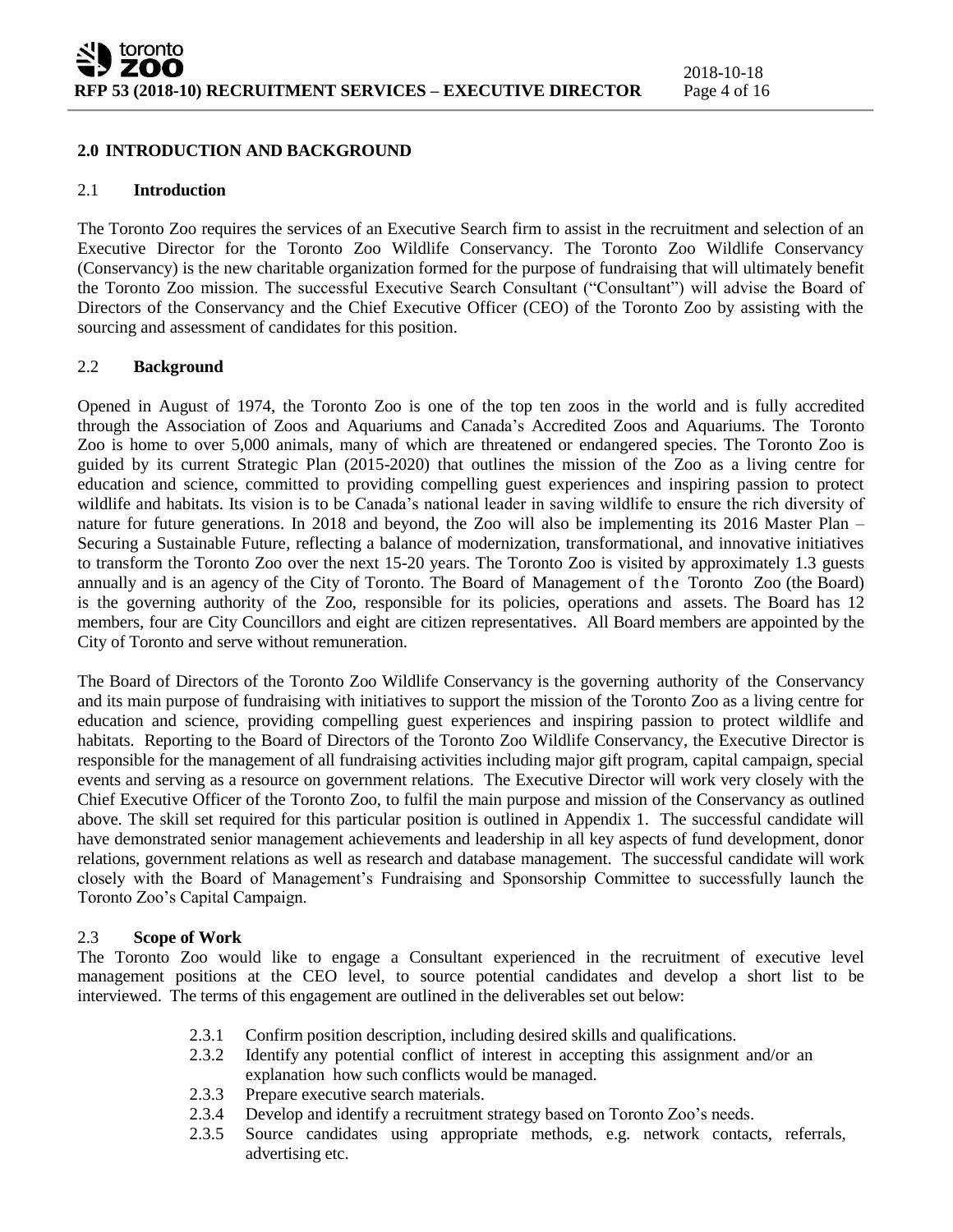# toronto **RFP 53 (2018-10) RECRUITMENT SERVICES – EXECUTIVE DIRECTOR** Page 5 of 16

- 2.3.6 Screen and assess candidates against set qualifications.
- 2.3.7 Prepare a short list of candidates to be interviewed by the Board's designated Interview Panel.
- 2.3.9. Conduct reference checks of the final candidates.
- 2.3.10. Provide details on the firms "quality" guarantee.
- 2.3.11. For the duration of the 1 year probationary period, provide at no cost a "quality" guarantee and candidate replacement should he/she leave the employ of the Toronto Zoo and/or his/her job performance is determined to be unsatisfactory in the opinion of Board of Management of the Toronto Zoo.
- 2.3.12. To fill the position as soon as possible.

# 2.4 **Required Skills, Experience and Credentials**

The Board seeks the services of a consultant who has a thorough knowledge of and experience with executive management recruitment. The following skills, experience and credentials are required:

- 2.4.1 Previous professional experience with executive management search services, including sourcing and evaluating candidates.
- 2.4.2 Knowledge and professional experience with public sector and/or not for profit recruitment.
- 2.4.3 Relevant experience and demonstrated ability to recruit in the international market.

# **3.0 SCHEDULE OF EVENTS**

The following is a tentative schedule for the Executive Director Recruitment process. The final schedule will be developed jointly with the successful proponent in the first week of project execution:

| <b>Pre-Award</b>                         |                      |
|------------------------------------------|----------------------|
| <b>Release of RFP</b>                    | Thursday 2018-10-18  |
| Proponents' Question Deadline            | Wednesday 2018-10-24 |
| <b>Submission Due</b>                    | Thursday 2018-11-08  |
| Proposal Presentation, if required       | Week of 2018-11-18   |
| Notification of Award By the Toronto Zoo | Week 2018-11-25      |
| Post-Award                               |                      |
| Commencement of Work                     | Week 2018-11-25      |

The RFP process and project will be governed according to the above schedule or other schedule provided by the Proponent and approved by the COO of the Toronto Zoo. Although every attempt will be made to meet all dates listed, the Toronto Zoo reserves the right to modify any or all dates at its sole discretion. Appropriate notice of change will be provided, in writing, as soon as is feasible so that each Proponent will be given the same nonpreferential treatment.

# **4.0 PROPOSAL SUBMISSION FORMAT**

Evaluation of Proposals is facilitated when proponents respond in a similar manner. The following page format and sequence should be followed to provide consistency in the Proponent response and ensure each Proposal receives full consideration.

- 4.1 Title page, showing Request for Proposal number, Proponent's name.
- 4.2 The page letter of introduction, including duly executed proposal form, signed by the person or persons authorized to sign on behalf of and bind the Proponent to the statements made on the Proposal.
- 4.3 Table of Contents.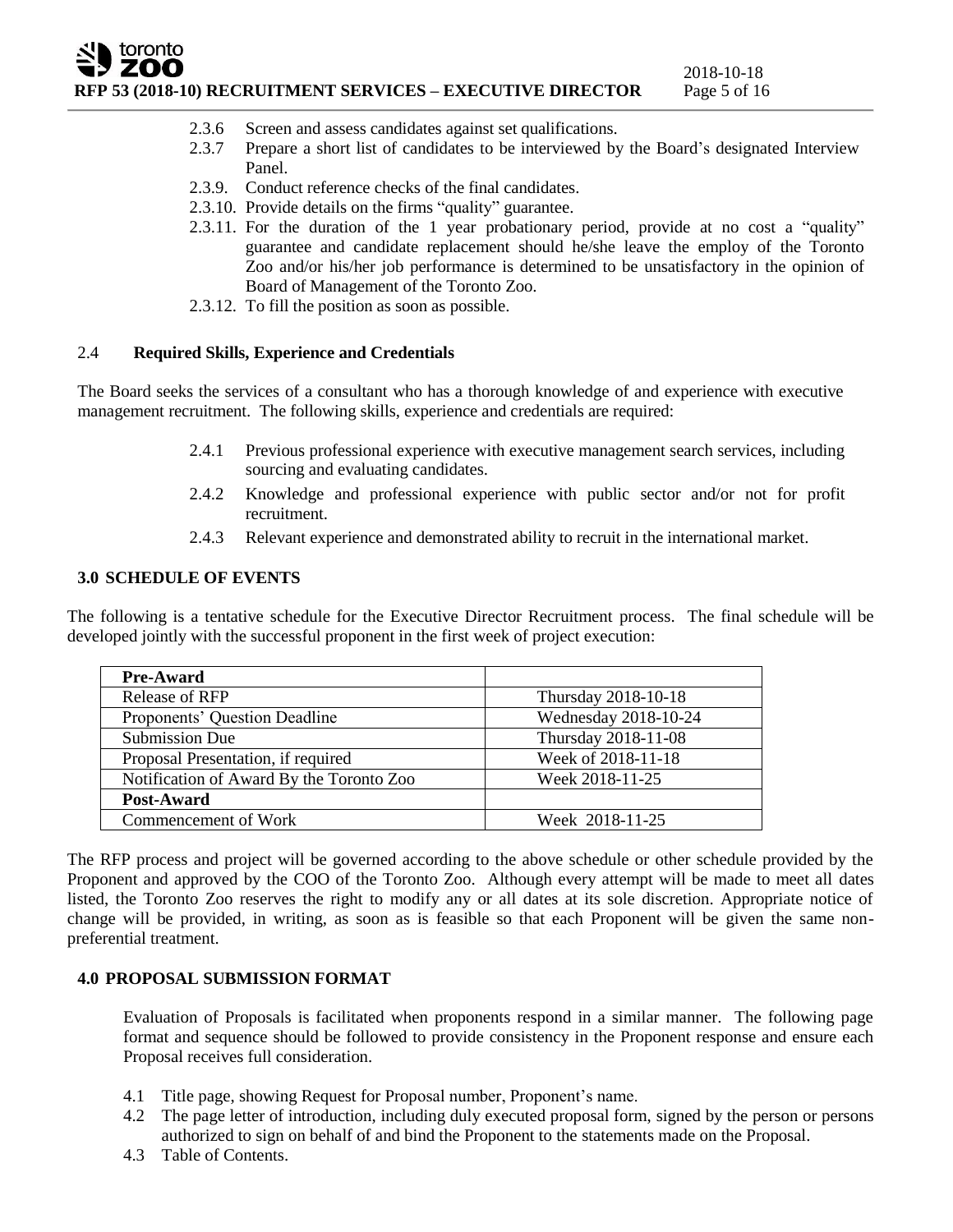### toronto zoo **RFP 53 (2018-10) RECRUITMENT SERVICES – EXECUTIVE DIRECTOR** Page 6 of 16

- 2018-10-18
- 4.4 Executive summary of no more than two (2) pages that outlines the key components of proposal and solution.
- 4.5 Corporate Information including firm's financial strength and ownership structure.
- 4.6 Detailed experience, background and other similar project opportunities completed in the Not for Profit (NFP) market within the past five (5) years.
- 4.7 Detailed organizational chart and biographies of team lead and key members and their roles.
- 4.8 Provide a project timeline, outlining the number of months and specific milestones/phases, from inception of the assignment to offer date and your (and other applicable personnel) role (s) in each phase.
- 4.9 A breakdown of proposal fee details (professional fees and other associated costs.
- 4.10 Identified conflict of interests in the event if the Proponent's representation of any of its clients could create a conflict of interest should the Proponent provide services to the Toronto Zoo.
- 4.11 Provide three (3) references including name, address contact person and telephone number from clients with similar projects as outlined in this RFP, do not list the Toronto Zoo as a reference.

# **5.0 PROPOSAL EVALUATION CRITERIA**

- 5.1 The Proponent is urged to ensure that its Proposal is submitted in the most favourable terms in order to reflect the best possible potential, since less than best potential could result in exclusion of the Proposal from further consideration.
- 5.2 The Agreement will not be awarded to the Proposal with the lowest cost, but rather, award shall be based on a combination of related expertise, prior project experience and price. Additionally, the Zoo may accept or reject any part of the Proponent's bid.
- 5.3 An Evaluation Team comprised of representatives designated by the Zoo will evaluate responses to the RFP.
- 5.4 There are three steps to the pre-defined evaluation process:
	- Step 1 Initial Review of Responses
	- Step 2 Evaluation of Submitted Proposals
	- Step 3 Evaluation of Presentations
- 5.5 Step 1 Initial Review of Responses

The Zoo will open only those Proposals received by the Proposal Deadline and time specified within this RFP. Immediately upon opening, the Zoo will review each Proposal for compliance with the instructions and conditions applicable to this RFP. The Zoo, at its option, may seek Proponent retraction and clarification of any discrepancy/contradiction found during its review of Proposals.

- 5.6 Step 2 Evaluation of Submitted Proposals
	- 5.6.1 The Evaluation Team will evaluate each submitted Proposal, that has passed through Step 1, on criteria that will include, but not necessarily be limited to, the following:

| <b>Evaluation Criteria</b>                                      | <b>Points</b> |
|-----------------------------------------------------------------|---------------|
| Depth and breadth of the Project team's relevant qualifications | 25            |
| and experience in public sector executive especially in NFP     |               |
| assignments                                                     |               |
| Depth and breadth of the Project team Lead's relevant           | 25            |
| qualifications and experience in public sector executive        |               |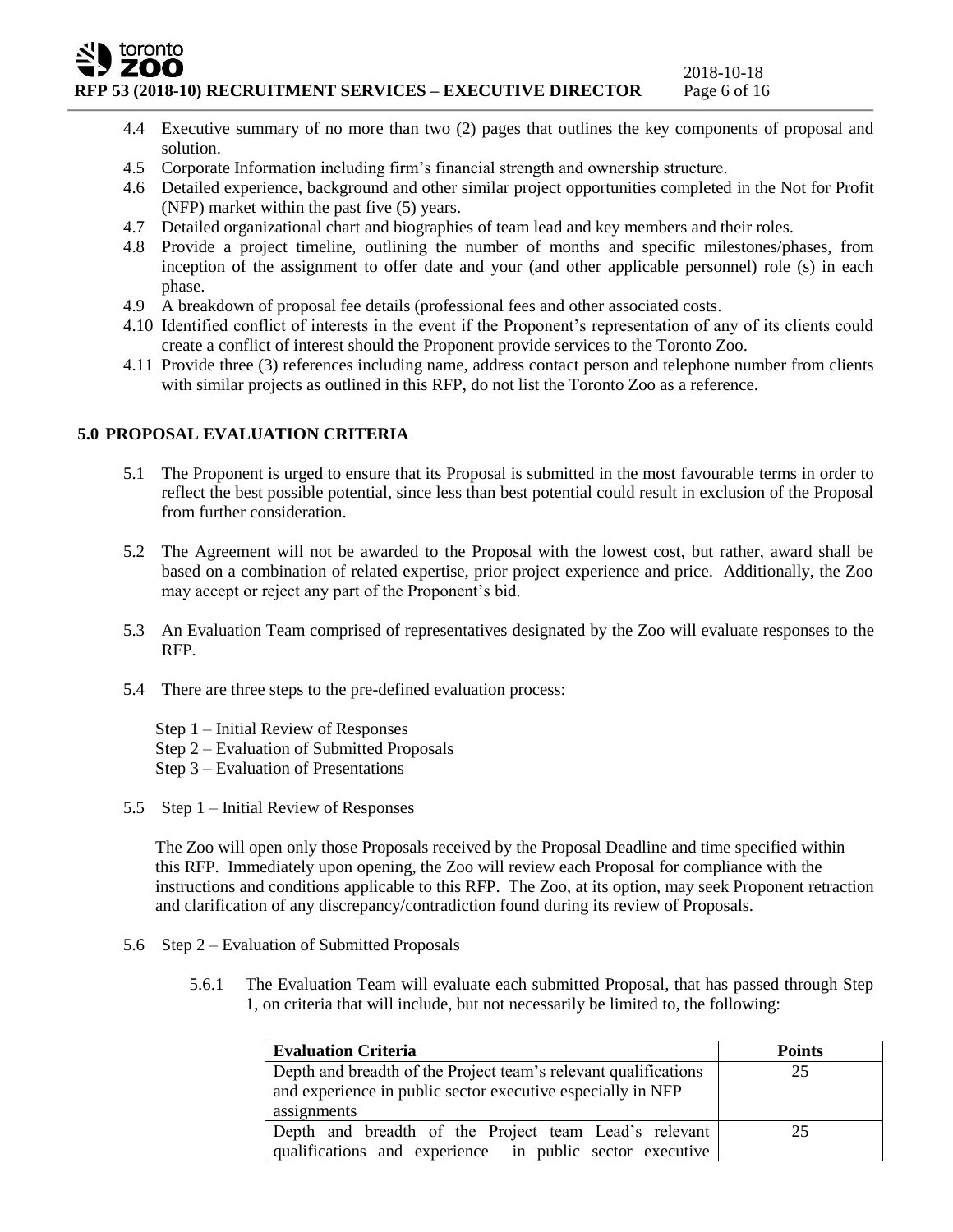| especially in NFP assignments                             |    |
|-----------------------------------------------------------|----|
| Understanding of Project scope of work and details on the | 25 |
| general approach and methodology to executive recruitment |    |
| and selection that proponent would take in performing the |    |
| services outlined within the RFP                          |    |
| Fee /value for money                                      | 15 |
| References                                                | 10 |
|                                                           |    |

Toronto Zoo will rate proposals based on various factors including responsiveness to the requirements laid out in this RFP, cost and technical expertise of bidder and staff members, with relevant past experience and ability to complete the project within the required timeframe being a key element.

- 5.6.2 The Zoo may, at its discretion, eliminate a Proposal from further consideration if it deems the overall cost to be prohibitive.
- 5.6.3 A short-list of suitable Proponents may be established who may be invited to Step 3 to provide presentations related to their Proposal.
- 5.7 Step 3 Evaluation of Presentations (If Required)
	- 5.7.1 Invited Proponent(s) shall provide presentations in support of their Proposals or to demonstrate or otherwise expand on the information contained therein.
	- 5.7.2 The Proponent(s) shall ensure that the presentation is made by well versed staff with the authority to make decisions and commitments on behalf of the Proponent.
	- 5.7.3 Any and all costs incurred by the Proponent in order to prepare for and attend the presentation and/or demonstration including transportation, food, lodging, etc. shall be borne entirely by the Proponent.
- 5.8 The final score is then calculated as illustrated in the following table:

| <b>Evaluation</b>                                  | <b>Score</b>             |
|----------------------------------------------------|--------------------------|
| Step 1 – Initial Review of Submitted Proposals     | Prerequisite             |
| Step 2 – Evaluation of Submitted Proposals         | Maximum 100              |
| Step 3 – Evaluation of Presentations (If Required) | (Maximum 50 If Required) |
|                                                    |                          |
| <b>Total maximum score excluding Presentation</b>  | 100                      |
| <b>Total maximum score including Presentation</b>  | 150                      |

- 5.9 By responding to this Proposal, the Proponent agrees to accept the recommendation of the Evaluation Team as final.
- 5.10 All Proposals shall be submitted by the Proponent on the understanding that the Proposals shall become the property of the Zoo.
- 5.11 After the Toronto Zoo selects a Preferred Proponent or Preferred Proponents, then it may:
- 5.12 Enter into a Contract with the Preferred Proponent;
	- a) or enter into discussions with the Preferred Proponent to attempt to finalize the terms of the Contract(s), including financial terms, and such discussions may include:
	- b) clarification of any outstanding issues arising from the Preferred Proponent's Proposal;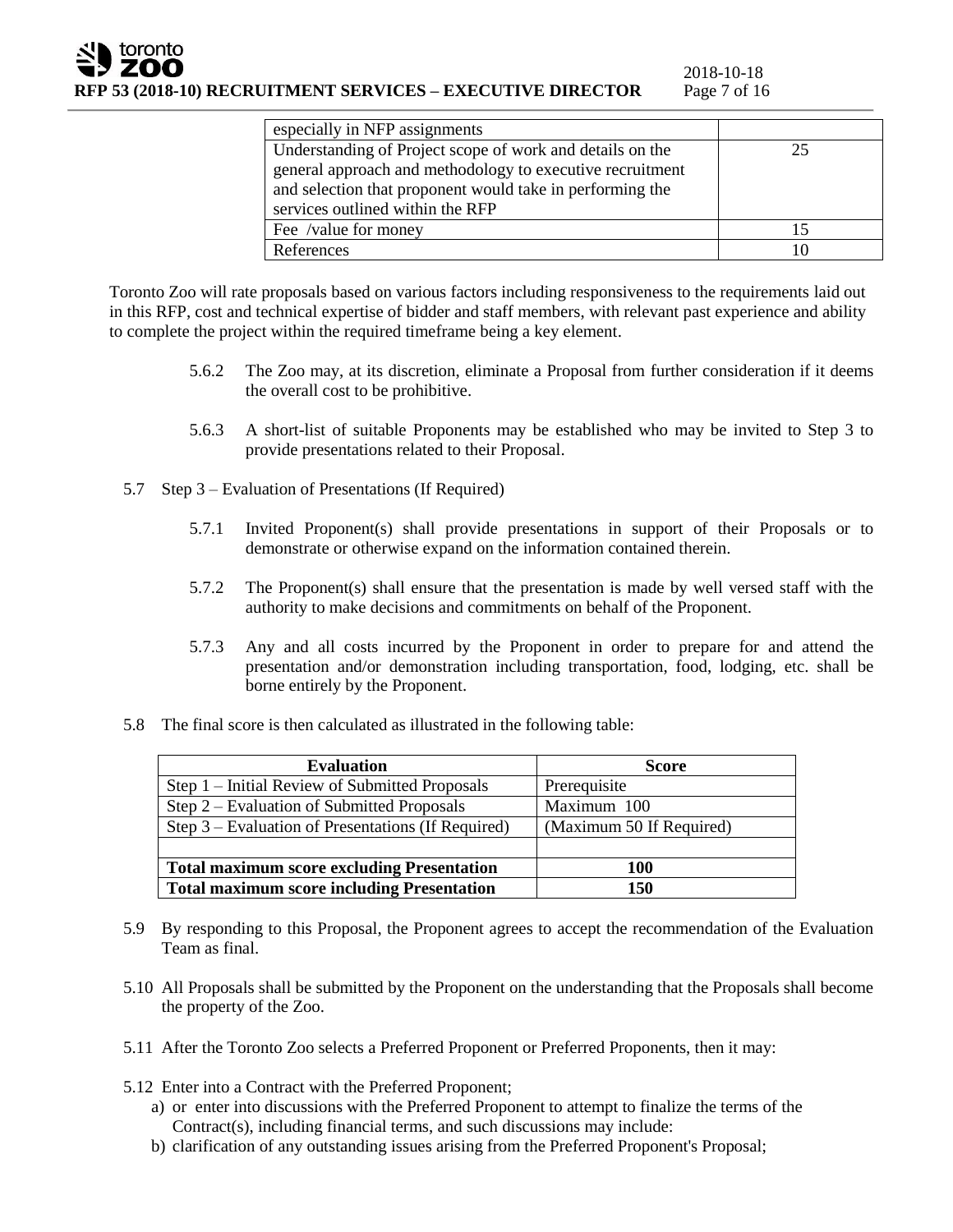c) negotiation of amendments to the Preferred Proponent's price(s).

If at any time the Toronto Zoo reasonably forms the opinion that a mutually acceptable agreement is not likely to be reached within a reasonable time, give the Preferred Proponent(s) written notice to terminate discussions, in which event the Toronto Zoo may then either open discussions with another Proponent or terminate this RFP and reissue the RFP or obtain the Parking Equipment and Services in some other manner.

#### **6.0 TERMS AND CONDITIONS**

#### 6.1 **Definitions:**

**"Board**" means the Board of Management of the Toronto Zoo

**"Vendor" or "Consultant**" means the person or persons or Corporation to whom the purchase order is issued.

**"Services" or "Work**" means everything that is necessary to be performed, furnished delivered by the Consultant to meet the Consultant's obligation under this Contract;

- 6.2 **Vendor Assurance:** Unless otherwise stated, the goods, material, articles, equipment, work or services, specified or called for in or under this Quotation, shall be delivered or completely performed, as the case may be, by the Vendor as soon as possible and in any event within the period set out herein as the guaranteed period of delivery or completion.
- 6.3 **Time of the Essence:** For all requests made by the Toronto Zoo to the Contract, time is of the essence. The acceptance of a late performance, with or without objections or reservations by the Toronto Zoo, shall not waive the right to claim damages for such breach nor constitute a waiver of the requirement of timely performance of any obligation remaining to be performed.
- 6.4 **Invoicing:** Unless otherwise indicated herein, the prices stated are payable in Canadian Funds at the head office of the Board. Any Goods and Services Tax applicable shall be shown as a separate item. The Vendor's GST registration number must be indicated on the invoice. The Vendor shall clearly show any special charges such as packaging and freight as separate items on the invoice. Payments to non-resident Vendors may be subject to withholding taxes under the Income Tax Act (Canada). Unless a non-resident Vendor provides the Board with a letter from Revenue Canada, Taxation waiving the withholding requirements, the Board will withhold the taxes it determines are required under the Income Tax Act (Canada). All payments are subject to terms of Net 30 days from receipt of goods/services.
- 6.5 **Right to Cancel:** The Board shall have the right to cancel at any time this Quotation or any contract or any part of any contract resulting from this Quotation in respect of the goods, material, articles, equipment, work or services set out in this Quotation or any such contract or part of such contract, not delivered or performed at the time of such cancellation, and the Board will not be responsible to make any payments in respect of any such goods, materials, articles, equipment, work or services and shall not incur any liability whatsoever in respect thereto. In the event that the Vendor fails or neglects by any act or omission to comply with any of the conditions set our herein, this Quotation or any contract resulting from this Quotation may be unconditionally cancelled by the Board without notice to the Vendor.
- 6.6 **Official Agreement**: No verbal arrangement or agreement, relating to the goods, material, articles, equipment, work or services, specified or called for under this Quotation, will be considered binding, and every notice advice or other communication pertaining thereto, must be in writing and signed by a duly authorized person.
- 6.7 **Pricing** Prices offered are fixed for ninety (90) days.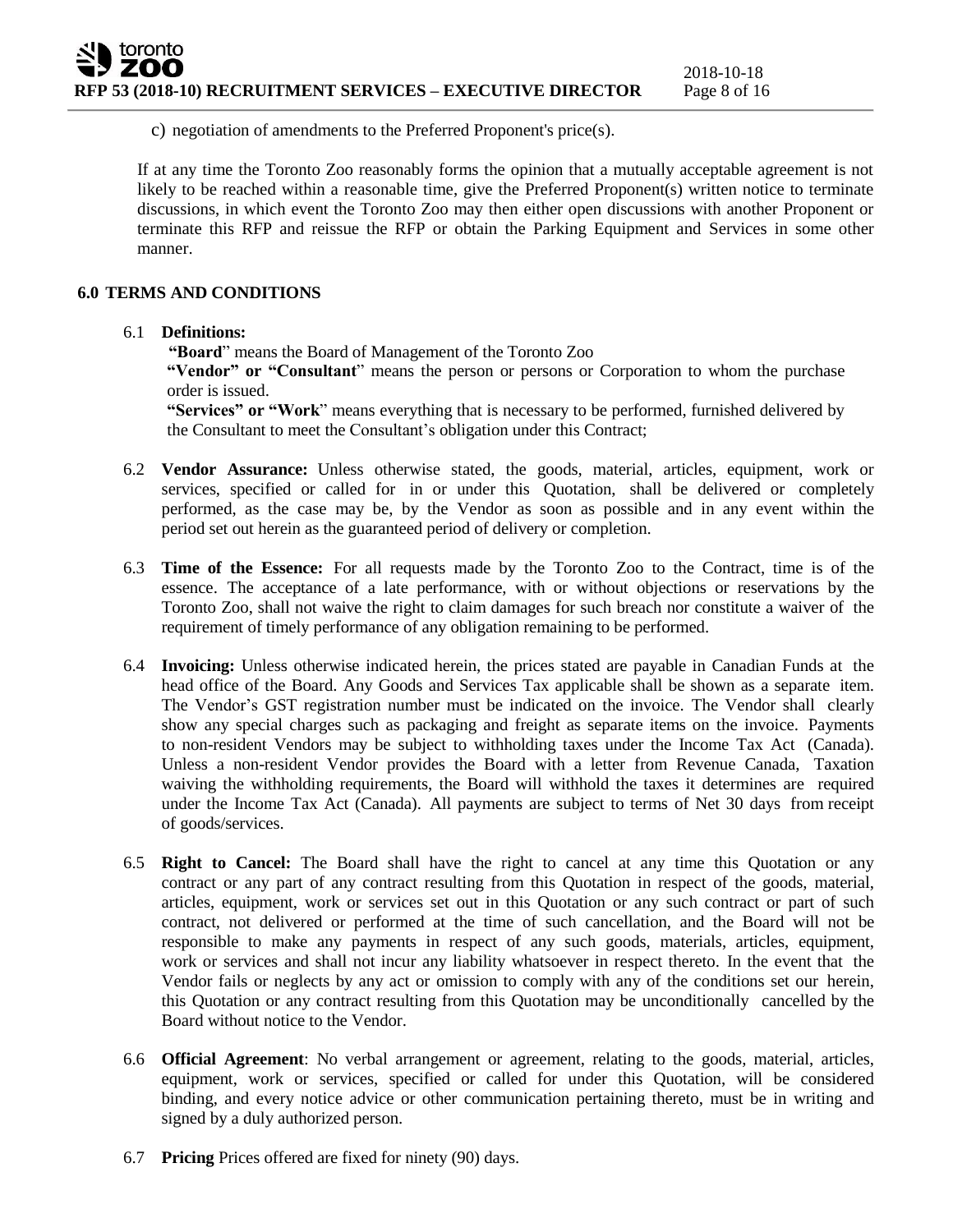- 6.8 **Worker's Rights**: The Vendor shall comply with the conditions of the Board relating to Worker's Rights, a copy of which is available on application to the Manager, Fair Wage and Labour Trades Office, City of Toronto, 18th Floor, West Tower, City Hall, Toronto, Ontario, M5H 2N2 or by phone at 416-392-7300.
- 6.9 **Indemnity:** The Vendor shall at all times well and truly save, defend, keep harmless and fully indemnify the Board, and their servants, employees, officers or agents, hereinafter called the "Indemnities", from and against all actions, suits, claims, demands, losses, costs, charges, damages, and expenses, brought or made against or incurred by the Indemnities, its or their servants, officers, employees, agents or invitees in any way relating, directly or indirectly, to goods, material, articles or equipment supplied or to be supplied, or to the supplying of goods or services, pursuant to this Quotation, or any other claim, action, suit, demand, loss, cost, charge, damage or expense relating to copyright, trademark or patent with regard directly or indirectly with any such goods, services, material, articles or equipment or the supply or performance thereof.
- 6.10 **Liability for Acts of Vendor Employees, Contractors or Agents:** The Vendor acknowledges responsibility and accepts liability for the acts of any of its employees, contractors and agents while on Toronto Zoo property. The Toronto Zoo reserves the right to request background checks for any individual providing the services requested on behalf of the Vendor.
- 6.11 **Incurred Costs**: The Bidder shall bear all costs and expenses with respect to the preparation and submission of its quotation and the bidder participation in the quotation process, including but not limited to: site visits and inspections, all information gathering processes, interviews, preparing responses to questions or requests for clarification from the Board, preparation of questions for the Board, and contract discussions and negotiations. The Board shall not be responsible for or liable to pay any quotation costs of any bidder regardless of the conduct or outcome of the Quotation Request, Purchase Order process, or Contract process.
- 6.12 **Guaranty of Quotation:** All goods, material, articles, equipment, work or services, specified or called for in or under this Quotation, shall be supplied or performed at the price or process and on the basis set forth or referred to in and in accordance with the Offer and this Quotation. The basis on which this Quotation is given shall include any specifications, plans, price schedules, samples, addenda or other details pertaining thereto, or provided in connection therewith.
- 6.13 **Right of Notice:** Any notice that the Board may require or desire to give to the Vendor shall for all purposes to be deemed to have been sufficiently and properly given and afforded by registered mail addressed to the Vendor at the address shown for the Vendor on this form and shall therefore be presumed to have been received by the Vendor on the third day following such registration.
- 6.14 **Formal Contract:** The Vendor may be required and shall, if requested by the solicitor for the Board so to do, to execute and enter into a formal contract that is satisfactory to the solicitor for the Board, in order to document the contract resulting from this Quotation and to embody indemnity and related provisions that in the opinion of such solicitor are required to protect the Board.
- 6.15 **Charity Status:** The Toronto Zoo is a registered charitable organization (registration #BN 119216398RR0001) and accordingly may be eligible for preferred pricing which should be reflected in the Quotation as submitted.
- 6.16 **Education Institute Status:** The Toronto Zoo is a registered educational institute and accordingly may be eligible for preferred pricing which should be reflected in the Quotation as submitted.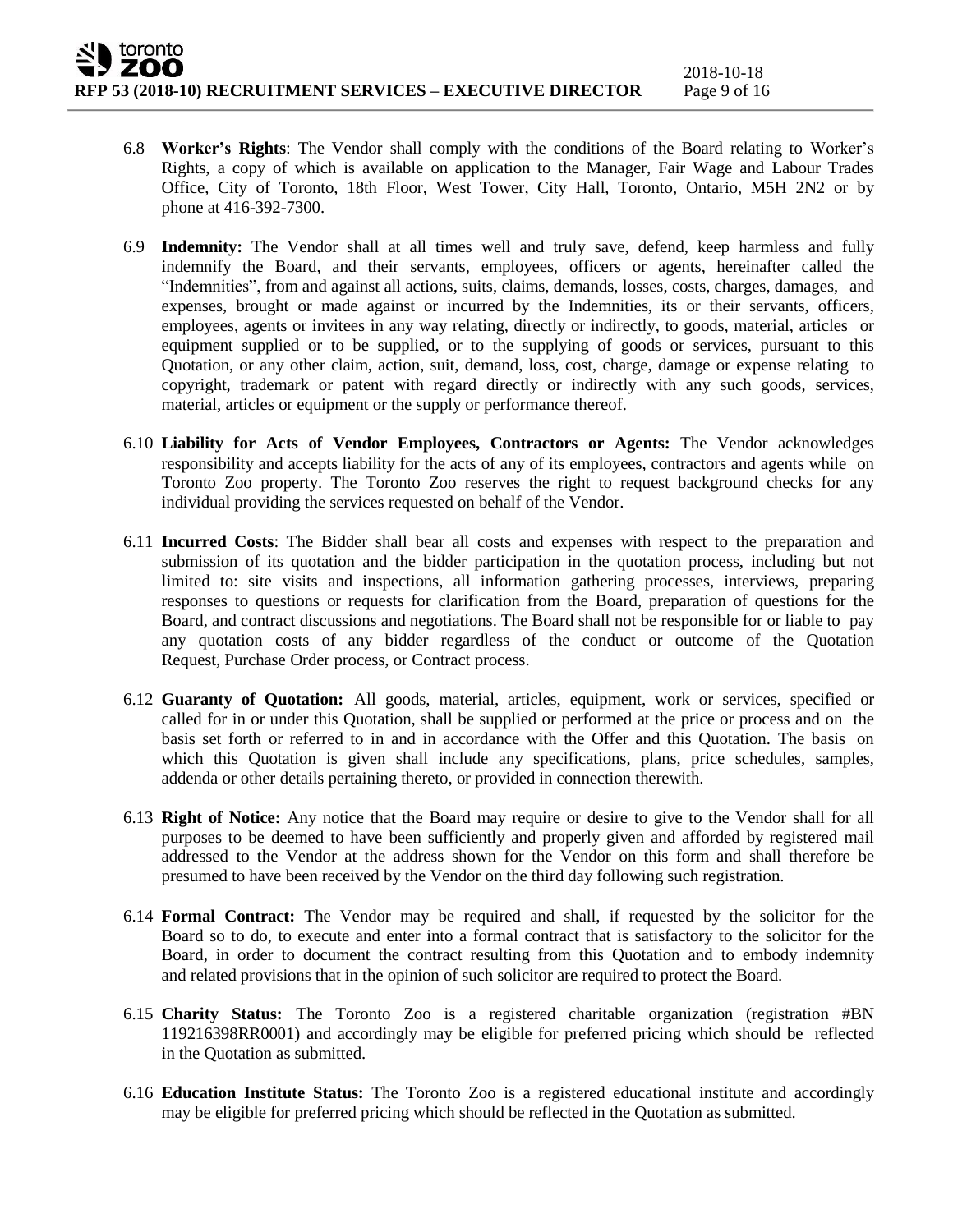# toronto 7 ZOO **RFP 53 (2018-10) RECRUITMENT SERVICES – EXECUTIVE DIRECTOR** Page 10 of 16

6.17 **Governing Law**: This RFP and quotation submitted in response to it and the process contemplated by this RFP shall be governed by the laws of the Province of Ontario. Any dispute arising out of this RFP or this RFP process will be determined by a court competent jurisdiction in the Province of Ontario.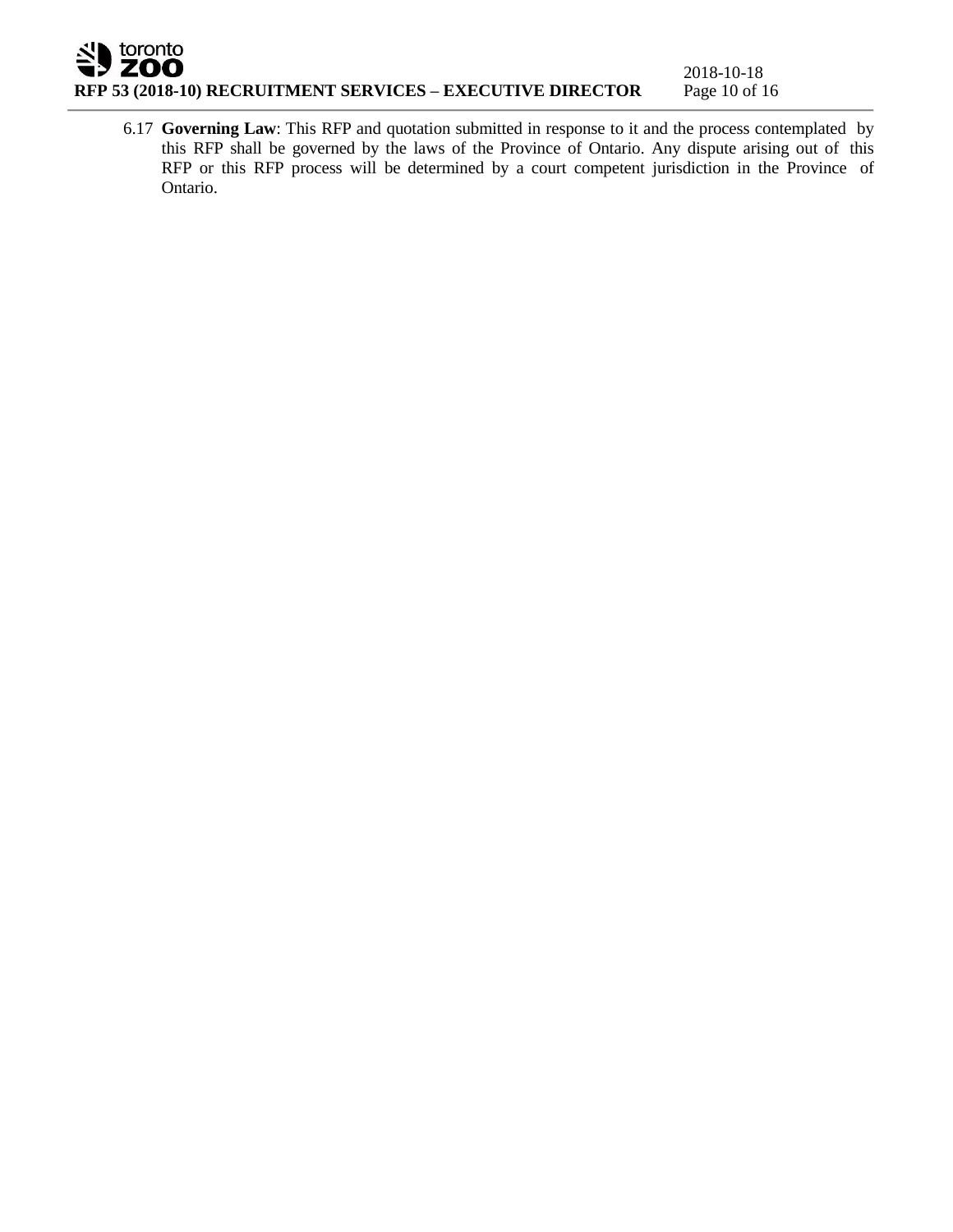### **7.0 SUBMISSION FORM**

The undersigned Proponent having reviewed and fully understood the RFP and all terms and requirements of the RFP and all terms and conditions of the RFP and information provided, hereby submits the attached Quotation and supporting materials ("the Quotation") in accordance.

I/We, hereby, have received, allowed for and included as part of our submission all issued Addendum numbered \_\_\_\_\_\_\_\_\_\_.

I/We have included the number and type of references require by the RFP and consent to the Board performing checks with those references and with any other relevant references.

The Board of Management of the Toronto Zoo reserves the right to reject any or all Quotations or to accept any Quotation, should it deem such action to be in its interests.

By submitting a Quotation the Proponent agrees to all of the terms and conditions of this Request for Quotation.

By signing and submitting this Quotation, you are agreeing to the release of your Quotation information, as deemed necessary by the Board, in order to conduct business associated with this Quotation or project.

| <b>COMPANY INFORMATION</b> |           |
|----------------------------|-----------|
| Company Name:              |           |
|                            |           |
| Name of authorized         |           |
| Signing Officer            | Title:    |
| Signature:                 | Date:     |
|                            |           |
| <b>Contact Name:</b>       | Title:    |
|                            |           |
| Address:                   |           |
|                            |           |
| Telephone #:               | Fax #:    |
|                            |           |
| Email:                     | Web Site: |
|                            |           |
| HST#:                      |           |
|                            |           |

| <b>DISCOUNT</b>                                                                                 |  | <b>Discount</b> | <b>Davs</b> |
|-------------------------------------------------------------------------------------------------|--|-----------------|-------------|
| Discount allowed for prompt payment and period within which<br>invoice must be paid to qualify. |  | $\%$            |             |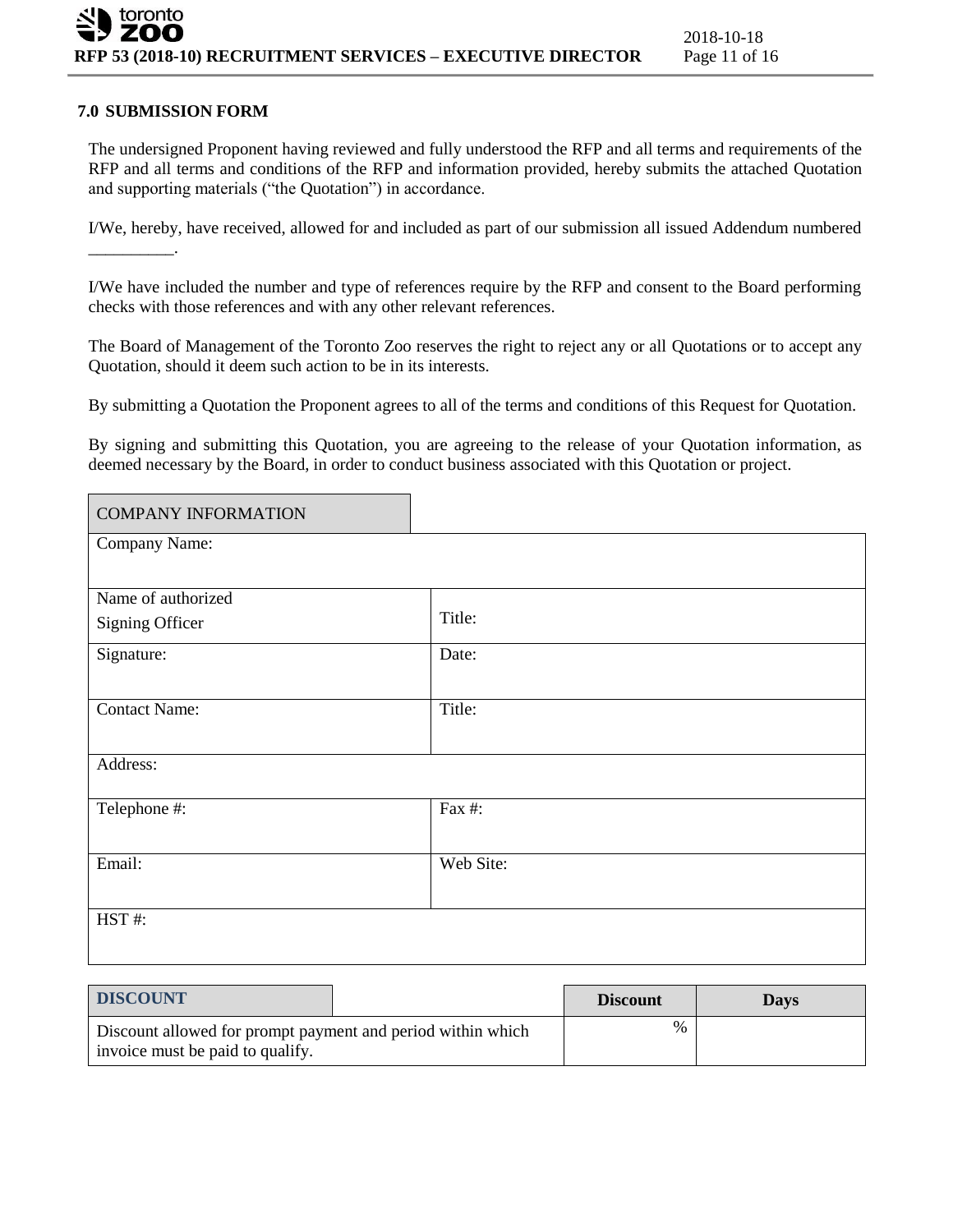## 7.1 **REFERENCE FORM**

#### **REFERENCES**

Provide the names of three (3) client reference, noting contact person and telephone number for each.

| <b>Contact Name</b> | <b>Brief Description of services provided</b> | <b>Telephone</b> |
|---------------------|-----------------------------------------------|------------------|
|                     |                                               |                  |
|                     |                                               |                  |
|                     |                                               |                  |
|                     |                                               |                  |
|                     |                                               |                  |
|                     |                                               |                  |
|                     |                                               |                  |
|                     |                                               |                  |
|                     |                                               |                  |
|                     |                                               |                  |
|                     |                                               |                  |
|                     |                                               |                  |
|                     |                                               |                  |
|                     |                                               |                  |
|                     |                                               |                  |
|                     |                                               |                  |
|                     |                                               |                  |

By submitting this information, I/We hereby authorize the Toronto Zoo for this RFQ to contact the above listed individuals and companies to verify the information contained in my/our Quotation and to ask whatever questions the Toronto Zoo deems necessary to determine my/our suitability as a Bidder. The information obtained in these additional reference checks will be included in the evaluation of the RFQ submission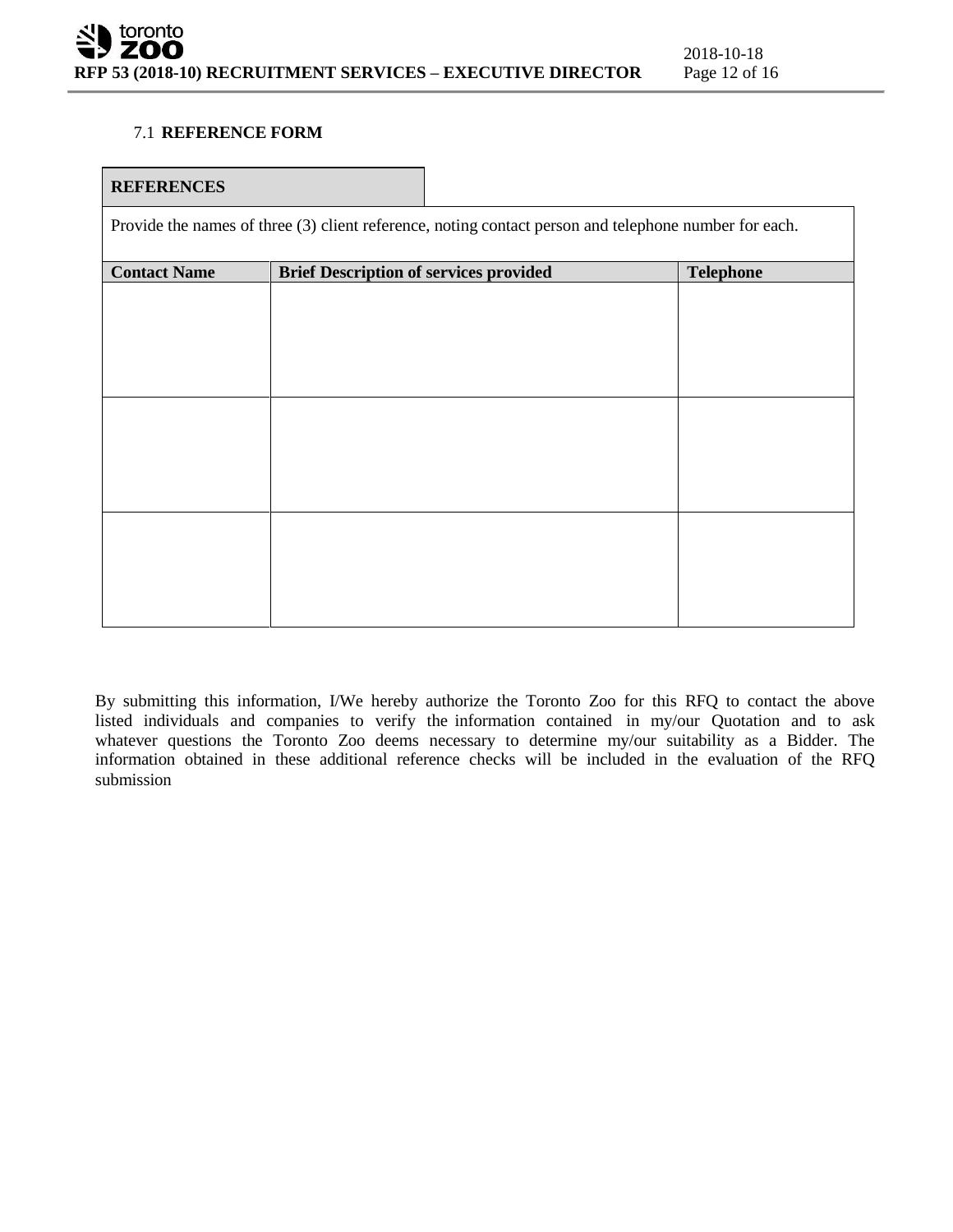#### **SUBMISSION LABEL**

This address label should be printed and affixed to the front of your sealed tender, quotation and proposal **envelope/package submission. Toronto Zoo will not be held responsible for envelopes and packages that are not properly labeled or submitted to an address other than the one listed on this label.**

**Vendor Name**

**RFP 53 (2018-10) – RECRUITMENT SERVICES – EXECUTIVE DIRECTOR Closing: Thursday, 2018-11-08, by 1200 hours (noon) local time**

> **TO BE RETURNED TO TORONTO ZOO C/O SUPERVISOR, PURCHASING & SUPPLY ADMINISTRATIVE SUPPORT CENTRE 361A OLD FINCH AVE. TORONTO, ONTARIO M1B 5K7**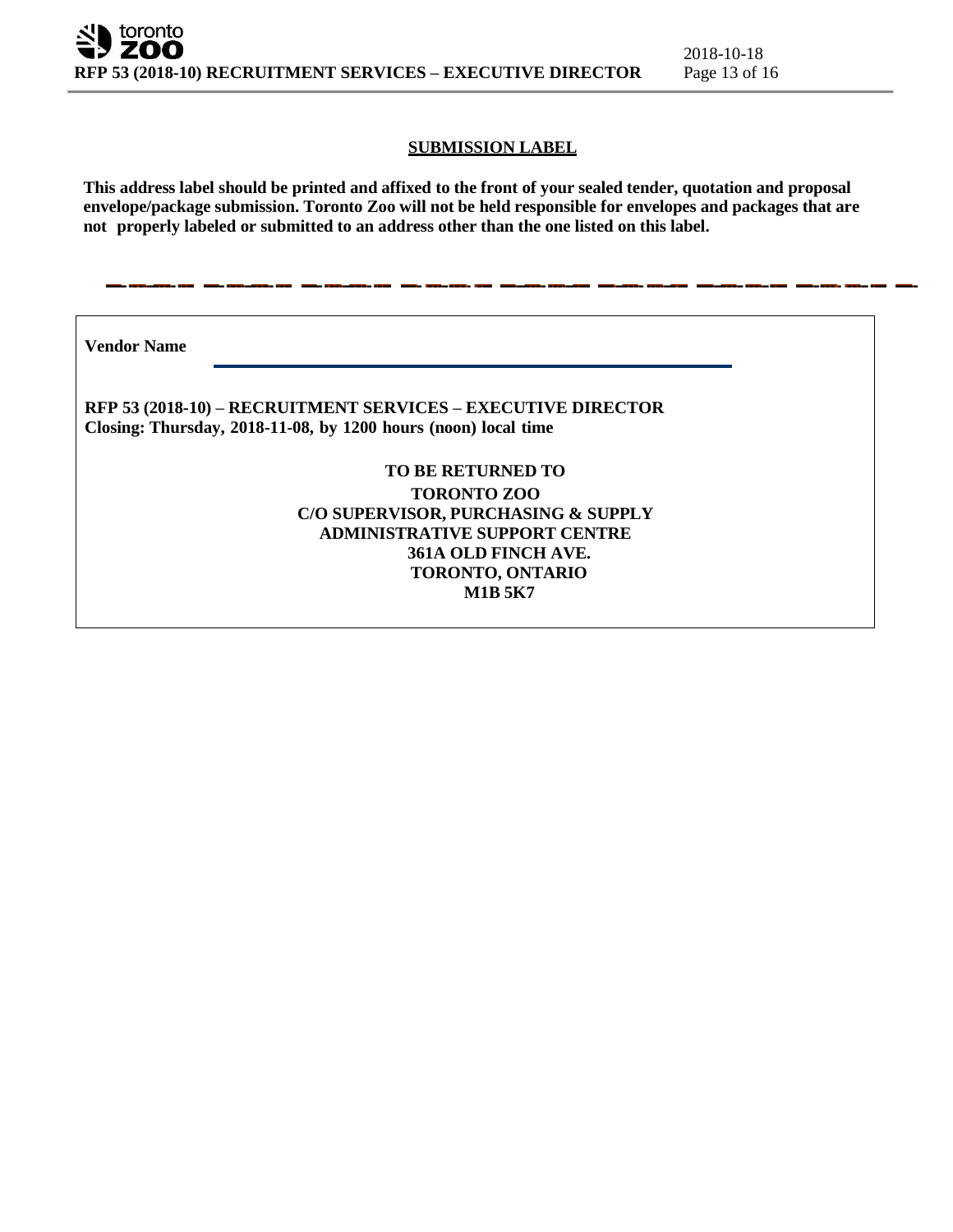

#### **INSTRUCTIONS:**

#### **NOTICE OF NO BID**

It is important to the Toronto Zoo to receive a reply from all invited bidders. If you are unable, or do not wish to submit a bid, please complete the following portions of this form. State your reason for not bidding by checking the applicable box(es) or by explaining briefly in the space provided. It is not necessary to return any other Request for Proposal/Quotation/Tender documents or forms. Please return this completed form by fax or email prior to the official closing date to **Fax Number: (416) 392-6711, or [purchasing@torontozoo.ca](mailto:purchasing@torontozoo.ca)**

|                                                              |                                            | A Proposal/Quotation/Tender is not submitted for the following reason(s): |
|--------------------------------------------------------------|--------------------------------------------|---------------------------------------------------------------------------|
| Project/quantity too large.                                  |                                            | Project/quantity too small.                                               |
| these requirements                                           | We do not offer services or commodities to | Cannot meet delivery or completion<br>requirement                         |
|                                                              | We do not offer this service or commodity. | Agreements with other company do not permit<br>us to sell directly.       |
| Cannot handle due to present<br>commitments.                 |                                            | Licensing restrictions                                                    |
| Unable to bid competitively.                                 |                                            | We do not wish to bid on this service or<br>commodity in the future.      |
| Insufficient information to prepare<br>quote/proposal/tender |                                            | Specifications are not sufficiently defined                               |
| We are unable to meet bonding or<br>insurance requirements.  |                                            |                                                                           |

Other reasons or additional comments (please explain):

| Company Name:          |  |
|------------------------|--|
| Address                |  |
| <b>Contact Person:</b> |  |
| Signature of           |  |
| Company                |  |
| Representative:        |  |
| Date:                  |  |
| Phone Number:          |  |
| Email address          |  |
| Fax Number:            |  |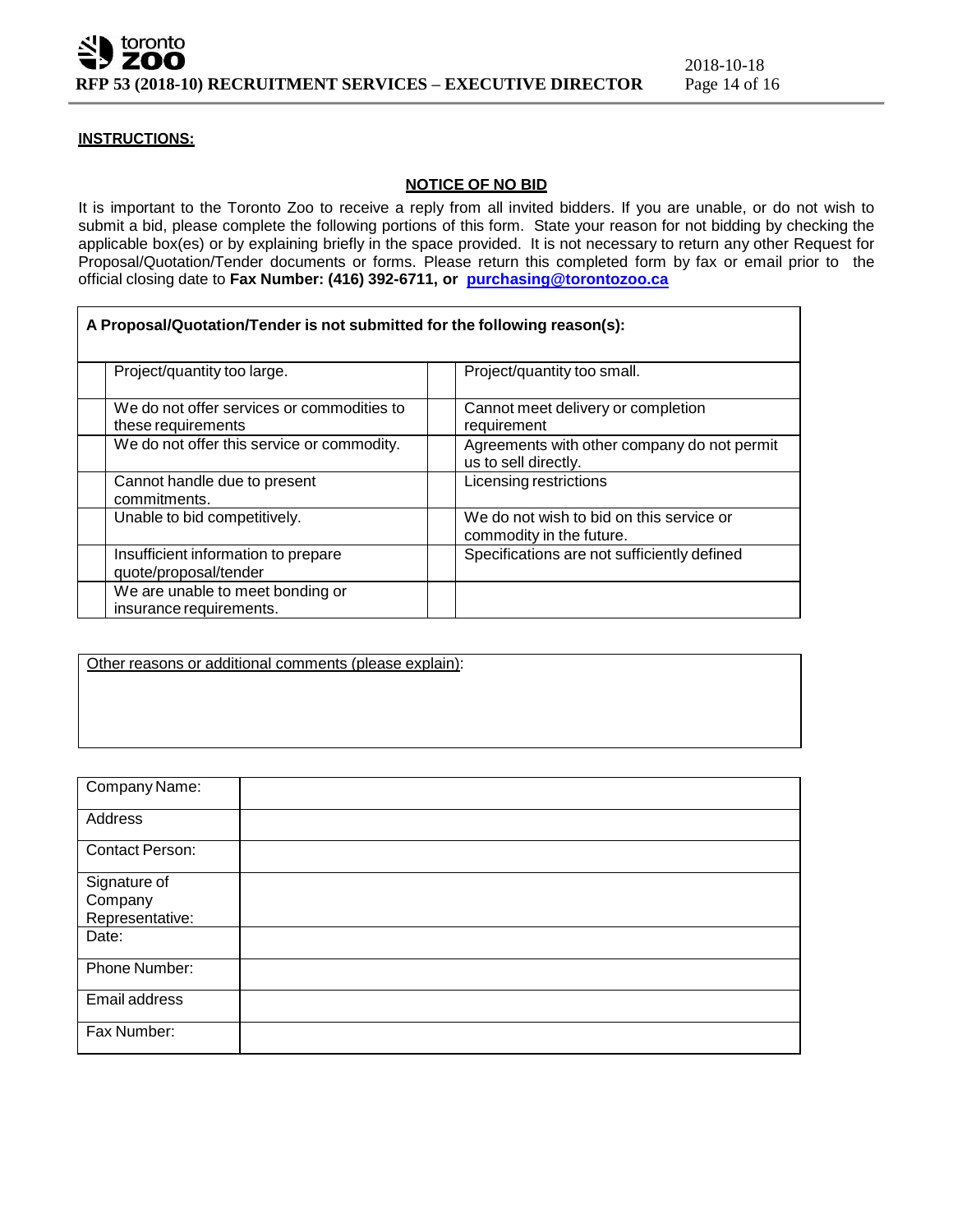

#### **POSITION DESCRIPTION: Executive Director**

#### **CORPORATE LEGAL ENTITY: Toronto Zoo Wildlife Conservancy**

**Basic Function**: Reporting to the Board of Directors of the Toronto Zoo Wildlife Conservancy, the Executive Director will work very closely with the Chief Executive Officer of the Toronto Zoo, to fulfil the main purpose and mission of the Conservancy in support of the Toronto Zoo as a living centre for education and science, providing compelling guest experiences and inspiring passion to protect wildlife and habitats. . The Executive Director is responsible for the management of all fundraising activities including major gift program, capital campaign, special events and serving as a resource on government relations.

#### **Responsibilities:**

Direct and manage the operations of the Conservancy, developing goals and objectives for the organization while ensuring efficient utilization of their human and financial resources to achieve established performance objectives

Administer and organize an annual donations program, capital campaign and ongoing funding to be used for the stated purposes of the Conservancy and the Toronto Zoo.

Plan for the expansion of fundraising activities including the evaluation of staff and Committee performance

Develop, implement and maintain sound operating policies and procedures for the Conservancy and ensures that all such policies and procedures are uniformly understood and properly administered.

Ensure that appropriate procedures are instituted and followed to safeguard the well-being of staff and volunteers

Develop, administer and implement the annual fundraising budget in consultation with the CEO of the Toronto Zoo.

Oversee the maintenance of donation records and the processing of all contributions, preparation of bank deposits, bookkeeping, letters of thanks, official receipts for Income Tax purposes.

Direct the preparation of all printed materials to be used in proposal packages for the private sector.

Enlist and train individuals from the corporate, professional and private sectors to assist the Conservancy in seeking funds from the community.

Implement various donor recognition programs accruing from donations programs.

Be aware and acquainted with legislation pertaining to donations, bequests and to assist potential donors in applying same.

Assist the Curatorial and Administrative staff of the Toronto Zoo in seeking out private donors to the Conservancy.

Work with committees and staff in promoting the Toronto Zoo in the private sector.

Serve as a resource to the Board Chair, and the CEO of the Toronto Zoo on government relations with regards to fundraising.

Report in a confidential manner to the Board Chair on matters of staff and fundraising performance.

To advise the Board on all matters dealing with fundraising including Committee structure and responsibilities, aspects of the collective agreement, and supervision of fundraising staff and volunteers.